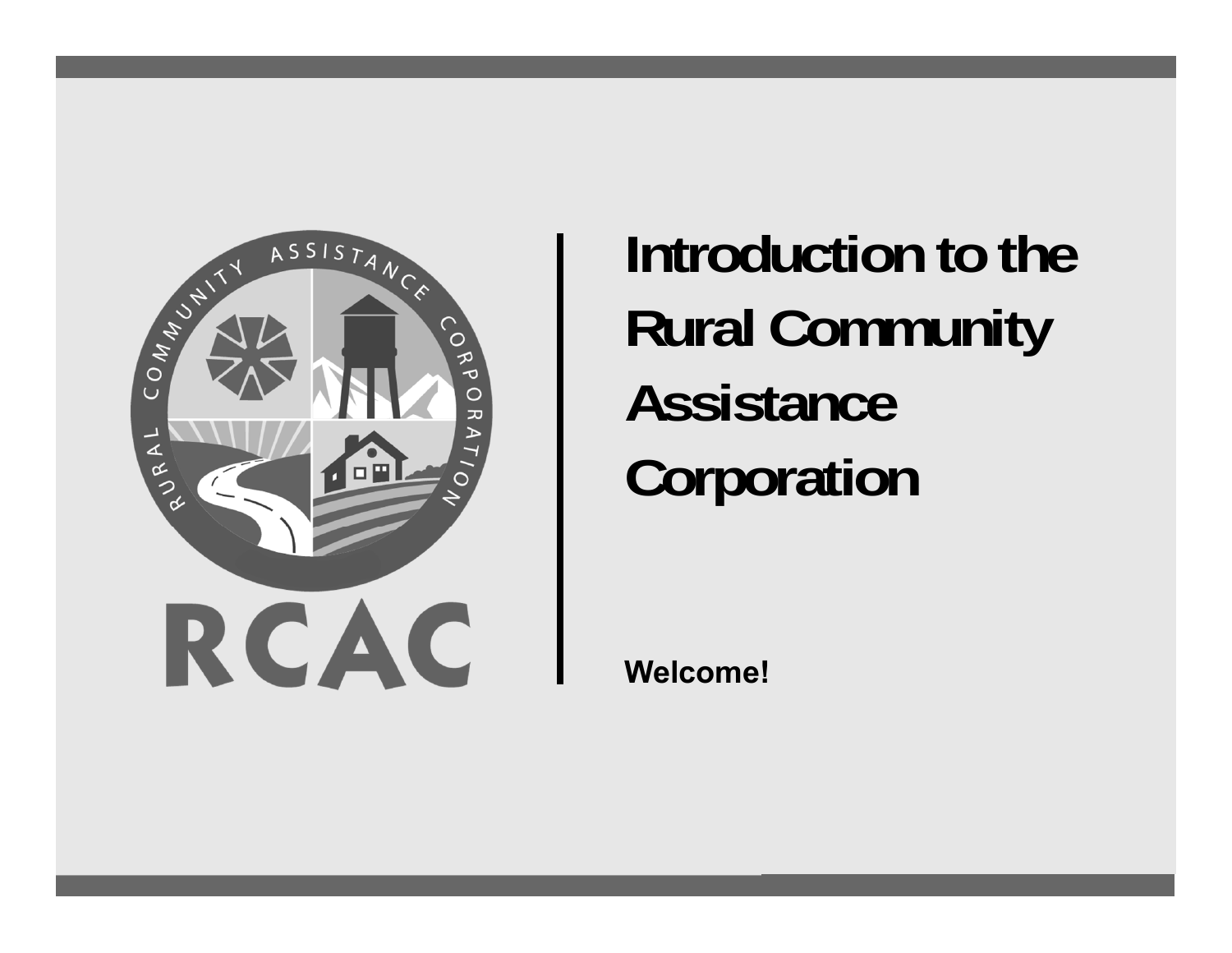## **Welcome to Roseburg!**

**October 22nd, 2019**

#### **Jason Carman**

## **Rural Development Specialist jcarman@rcac.org 458-221-3473**

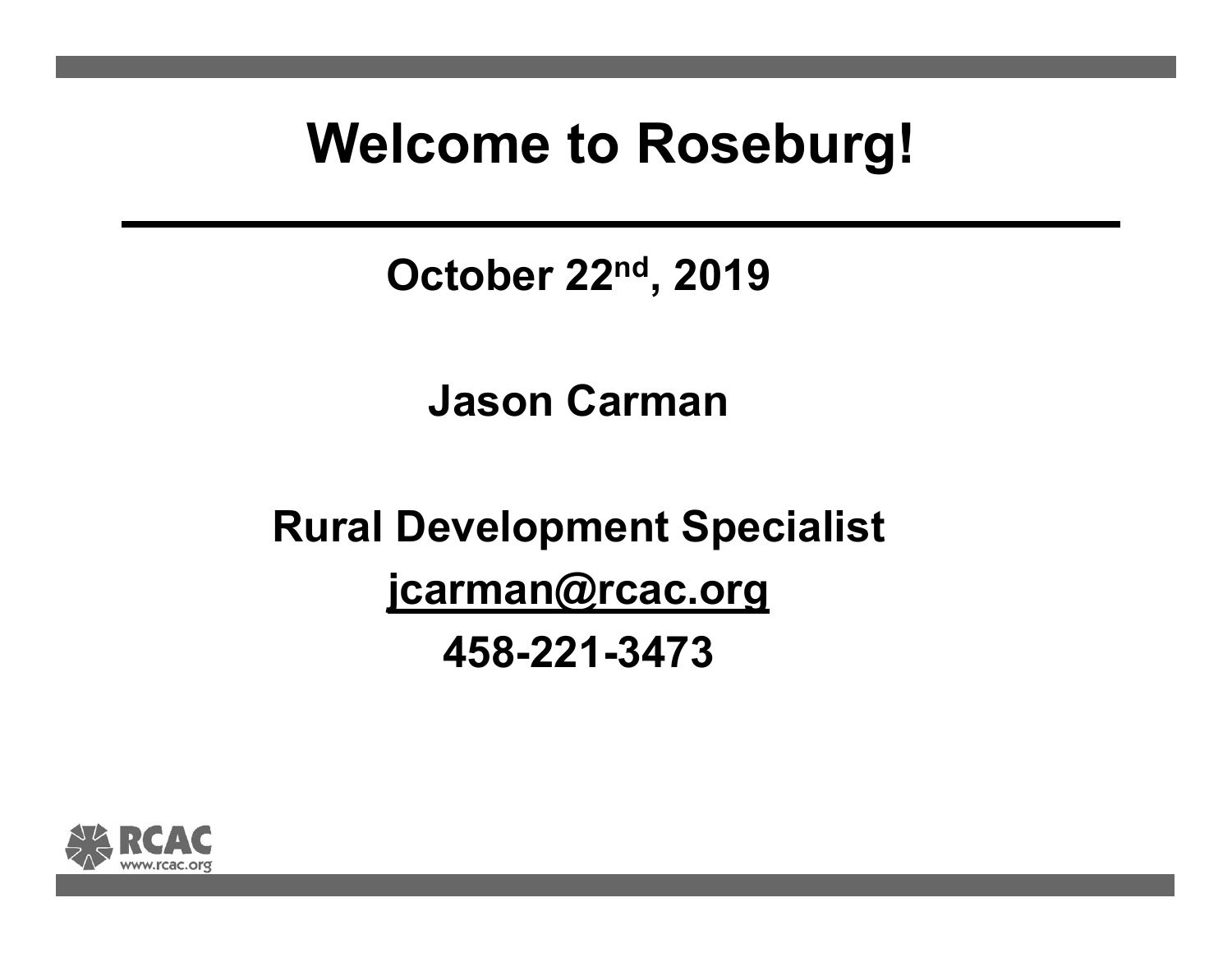# Introductions

- •Presenter-brief background
- Attendees
	- Your name
	- $\bullet$ What you do

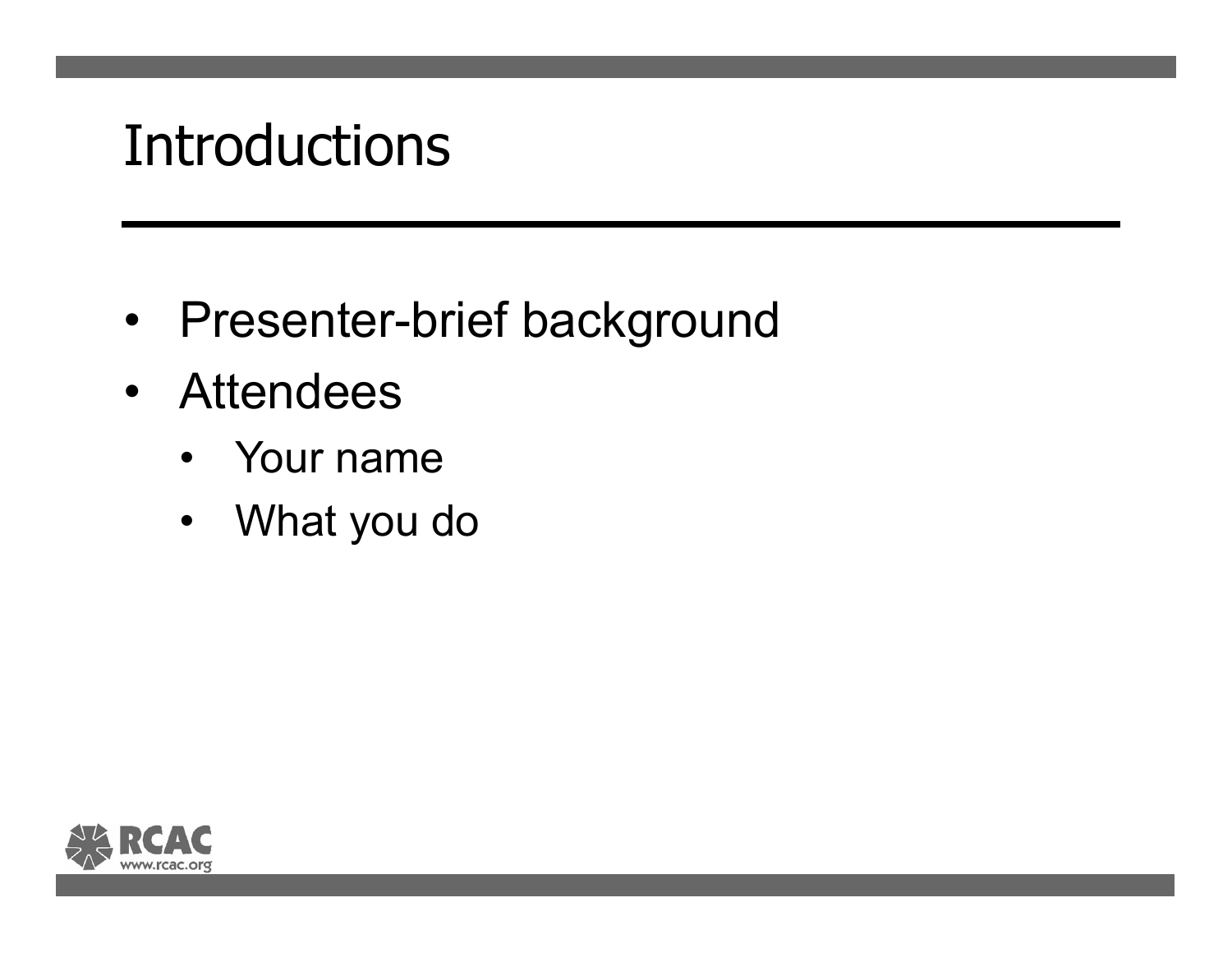• Founded in 1978

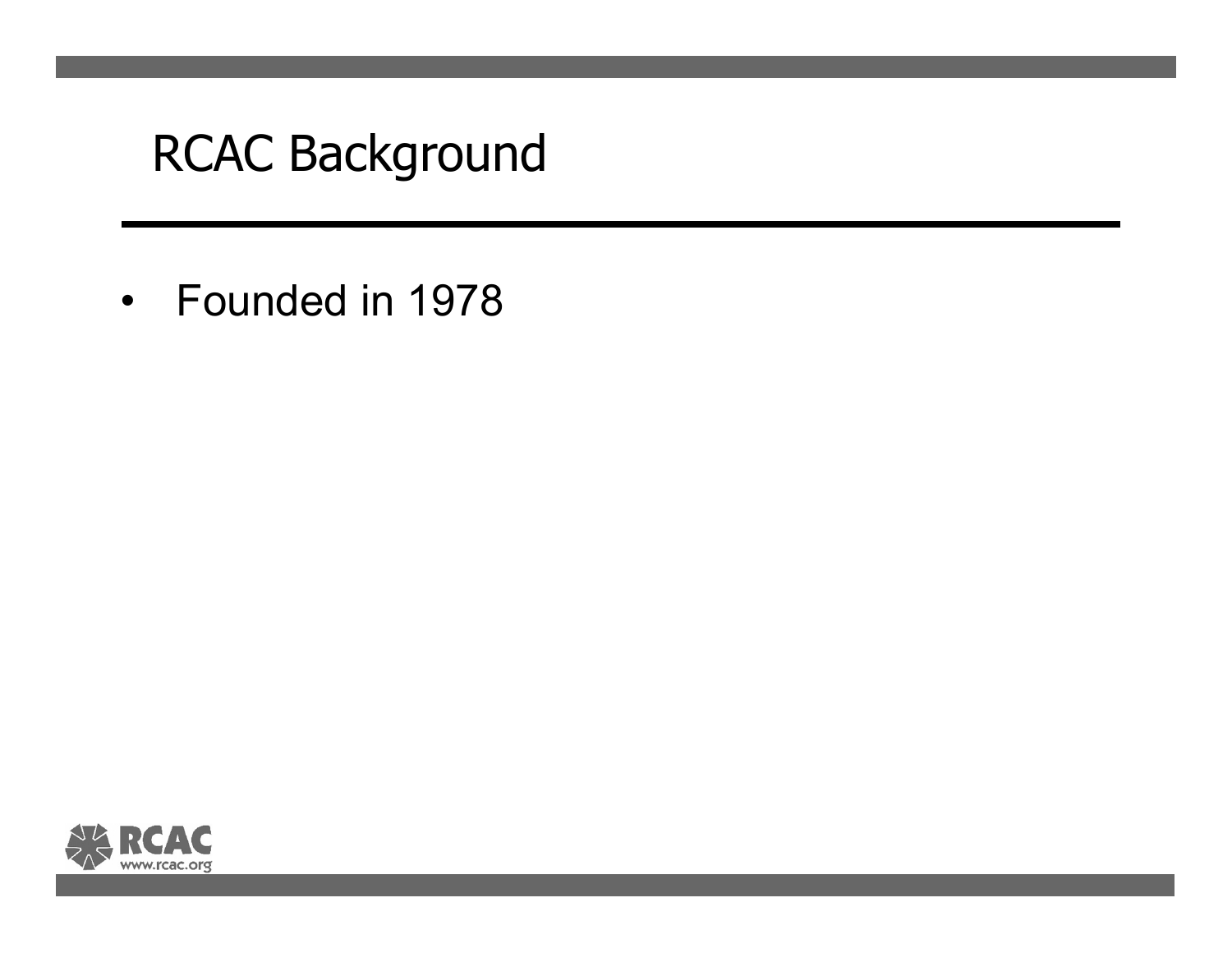- Founded in 1978
- Based in West Sacramento, CA

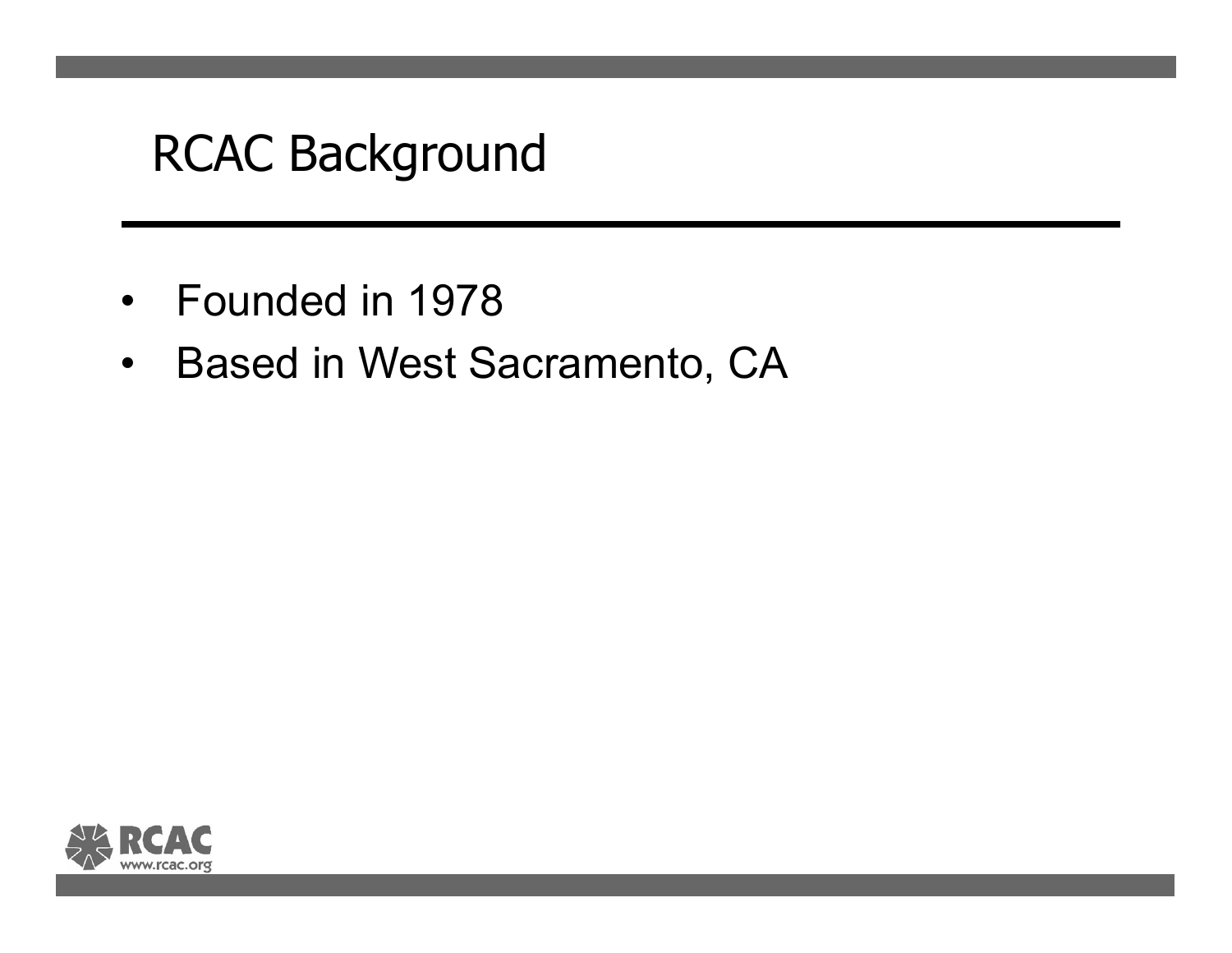- Founded in 1978
- $\bullet$ Based in West Sacramento, CA
- 501 (c)(3) non-profit

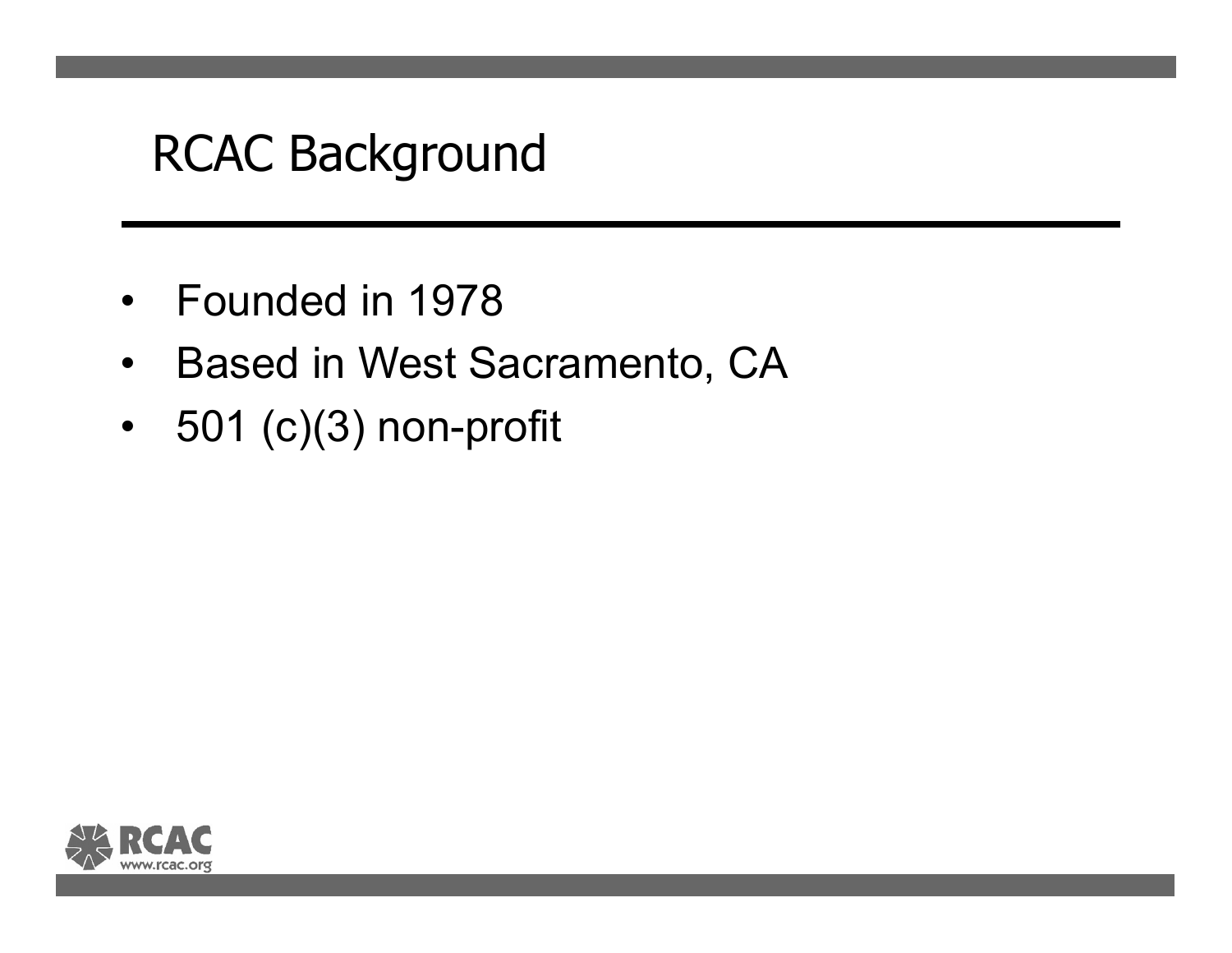- Founded in 1978
- $\bullet$ Based in West Sacramento, CA
- $\bullet$ 501 (c)(3) non-profit
- $\bullet$  Provides training, technical resources and advocacy to rural communities.

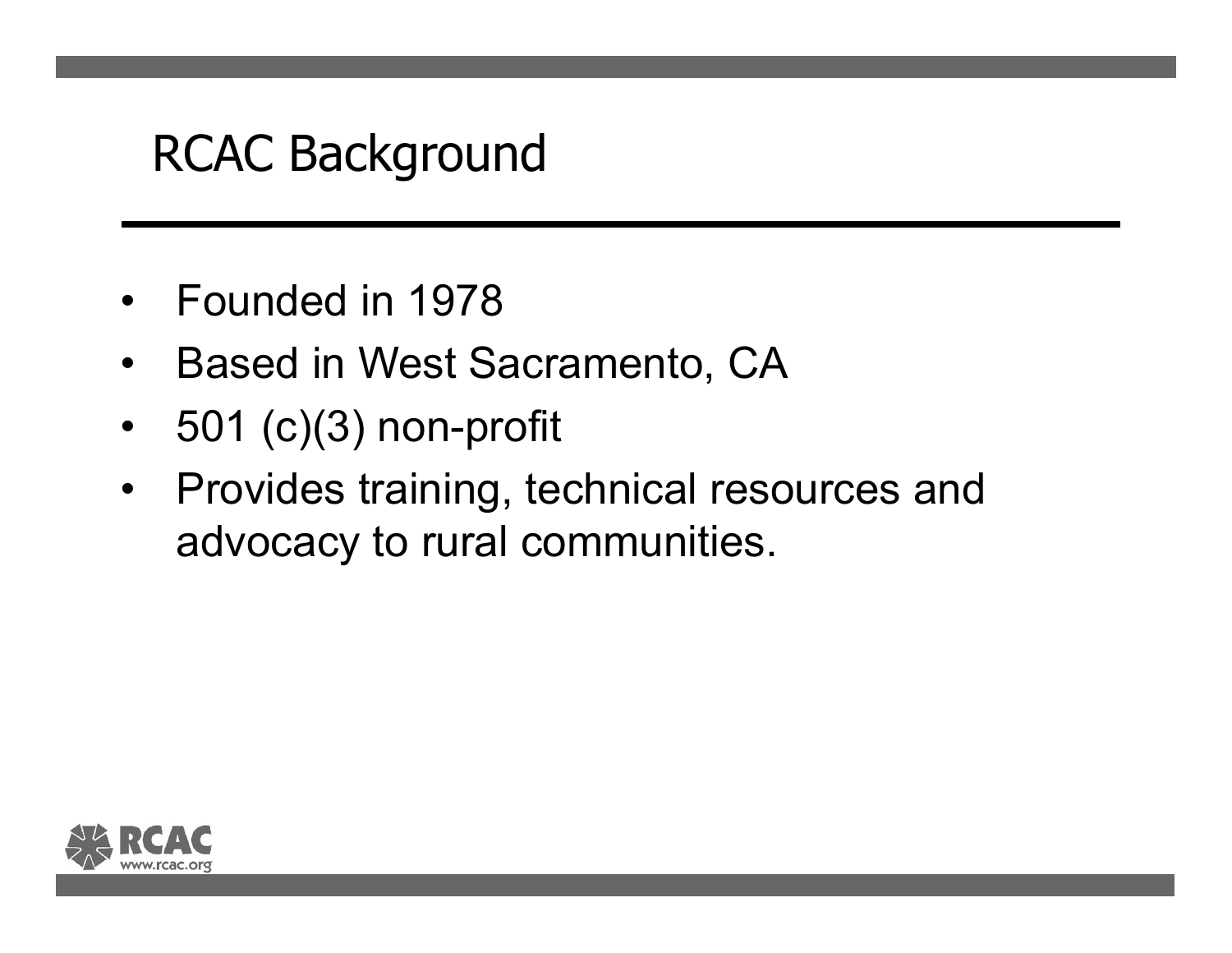- Founded in 1978
- $\bullet$ Based in West Sacramento, CA
- $\bullet$ 501 (c)(3) non-profit
- $\bullet$  Provides training, technical resources and advocacy to rural communities.
- Serving the western US, Alaska, Hawaii and other Pacific islands.

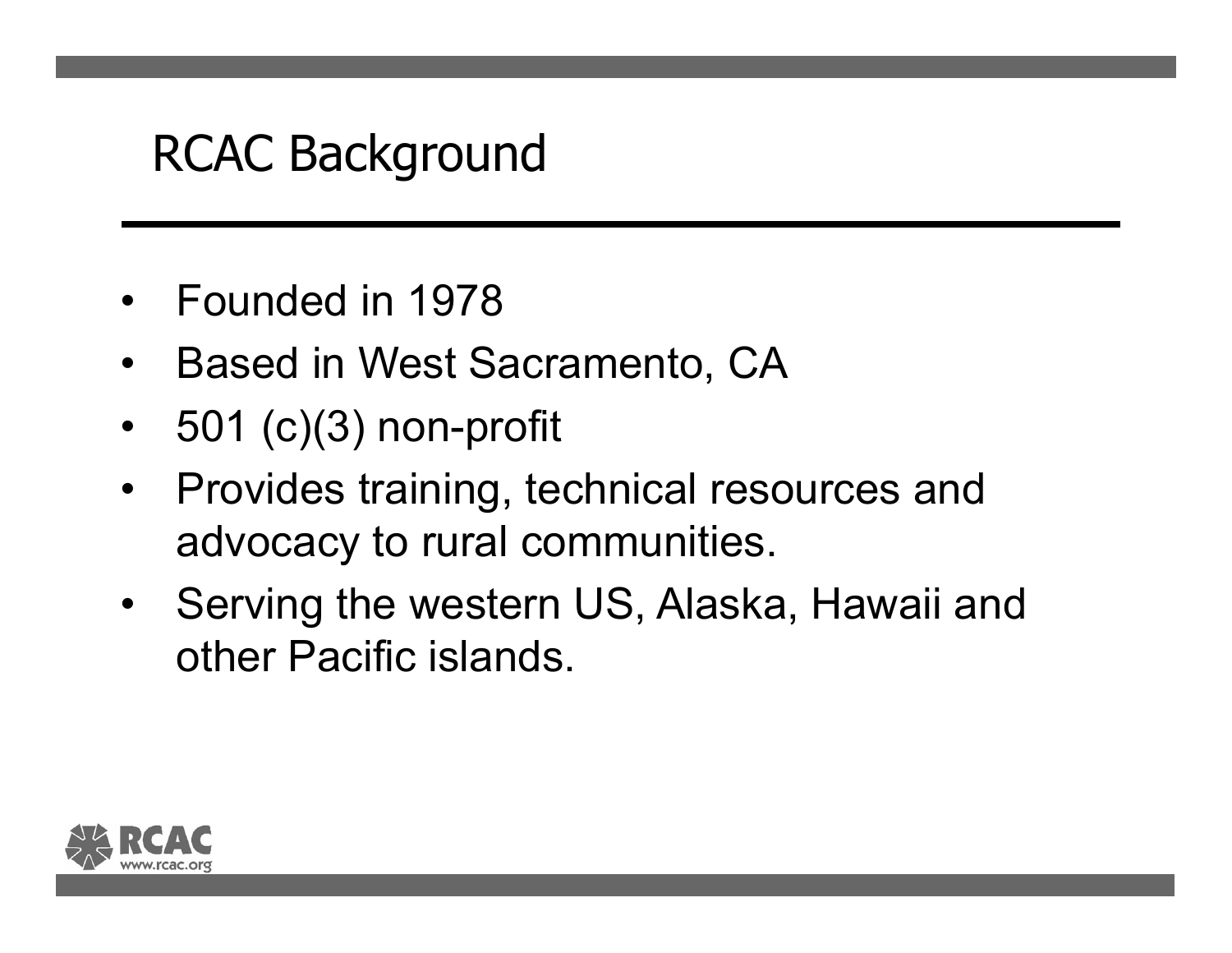### The Rural Community Assistance Partnership



www.rcac.org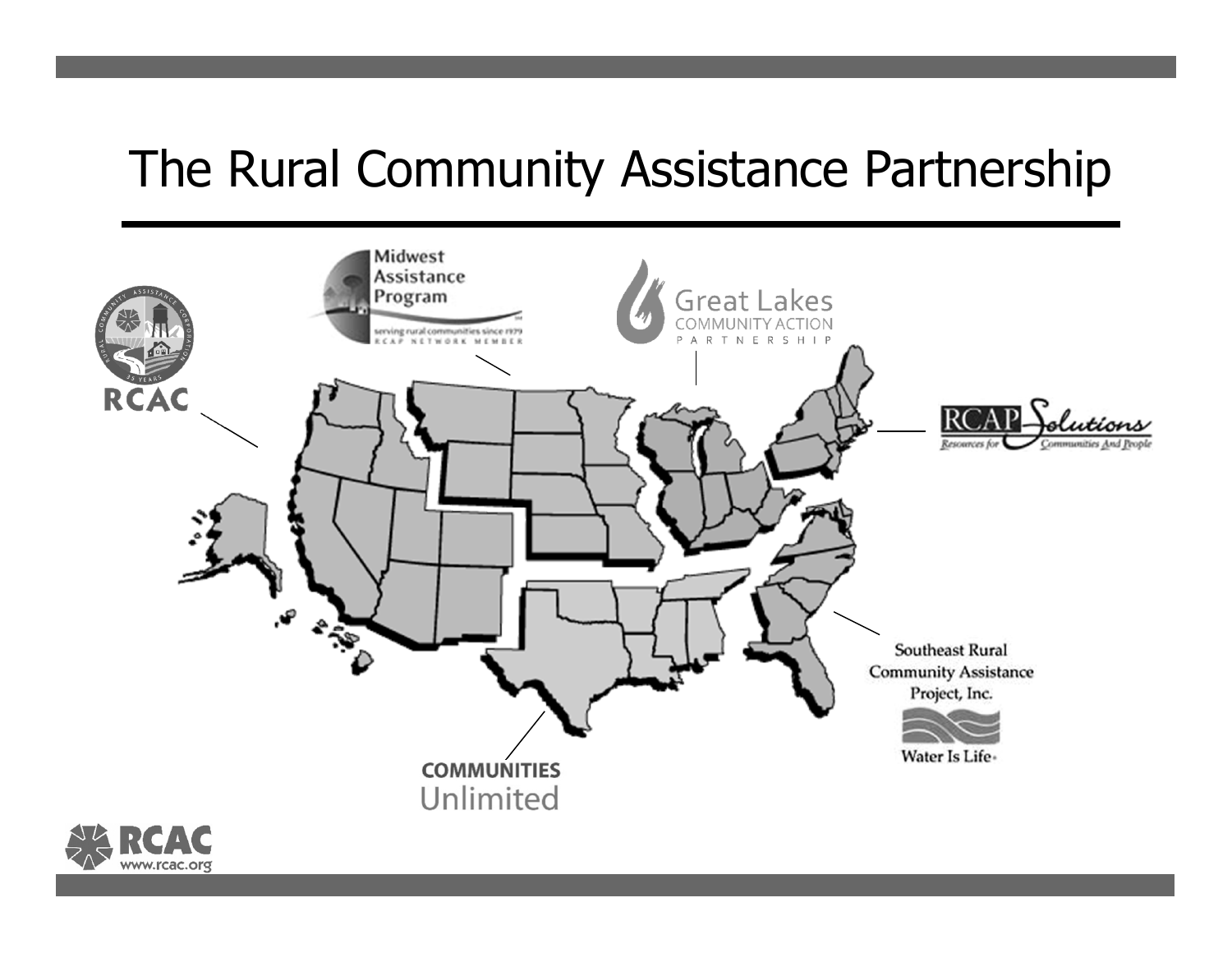• Affordable housing

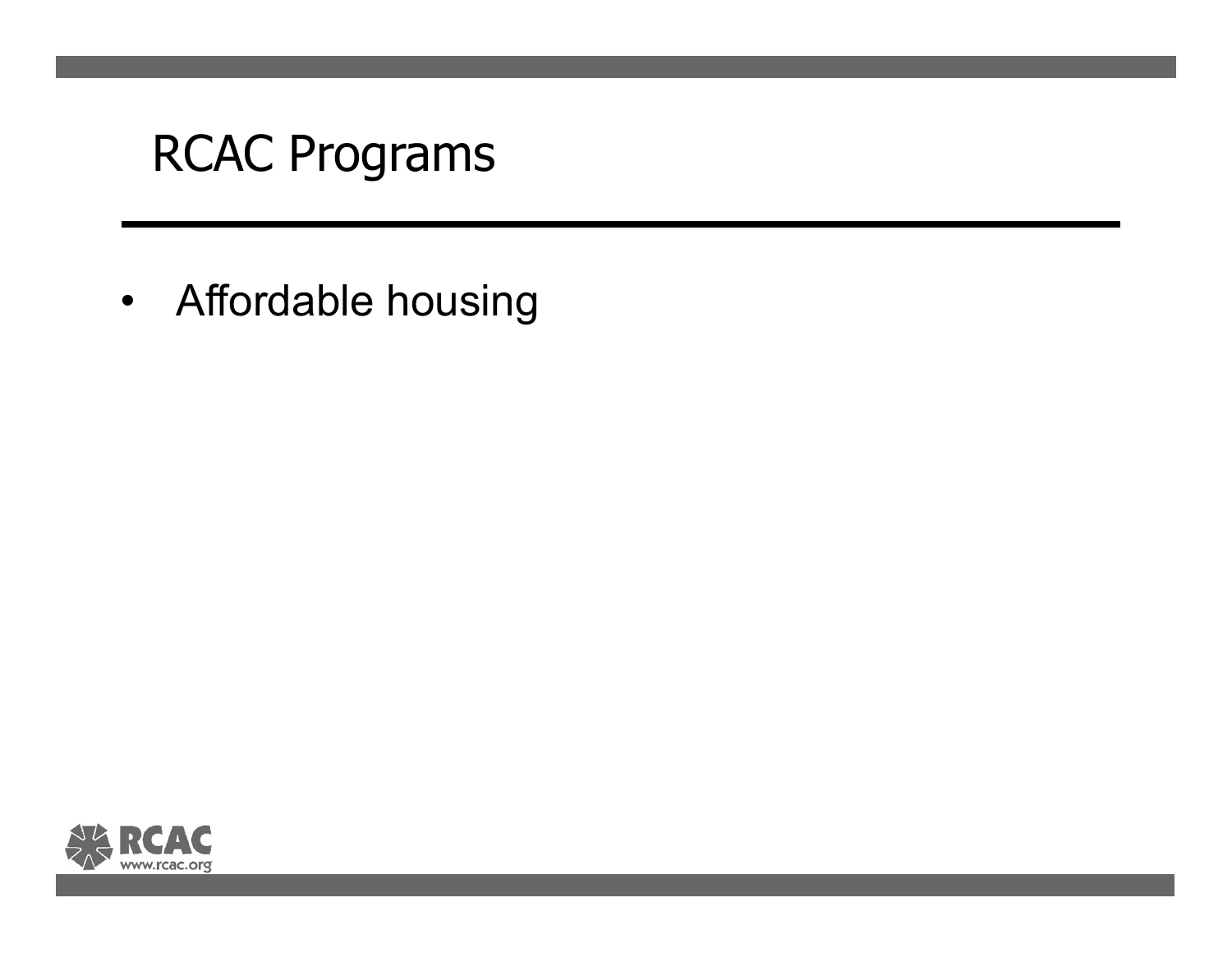- Affordable housing
- •Community facilities

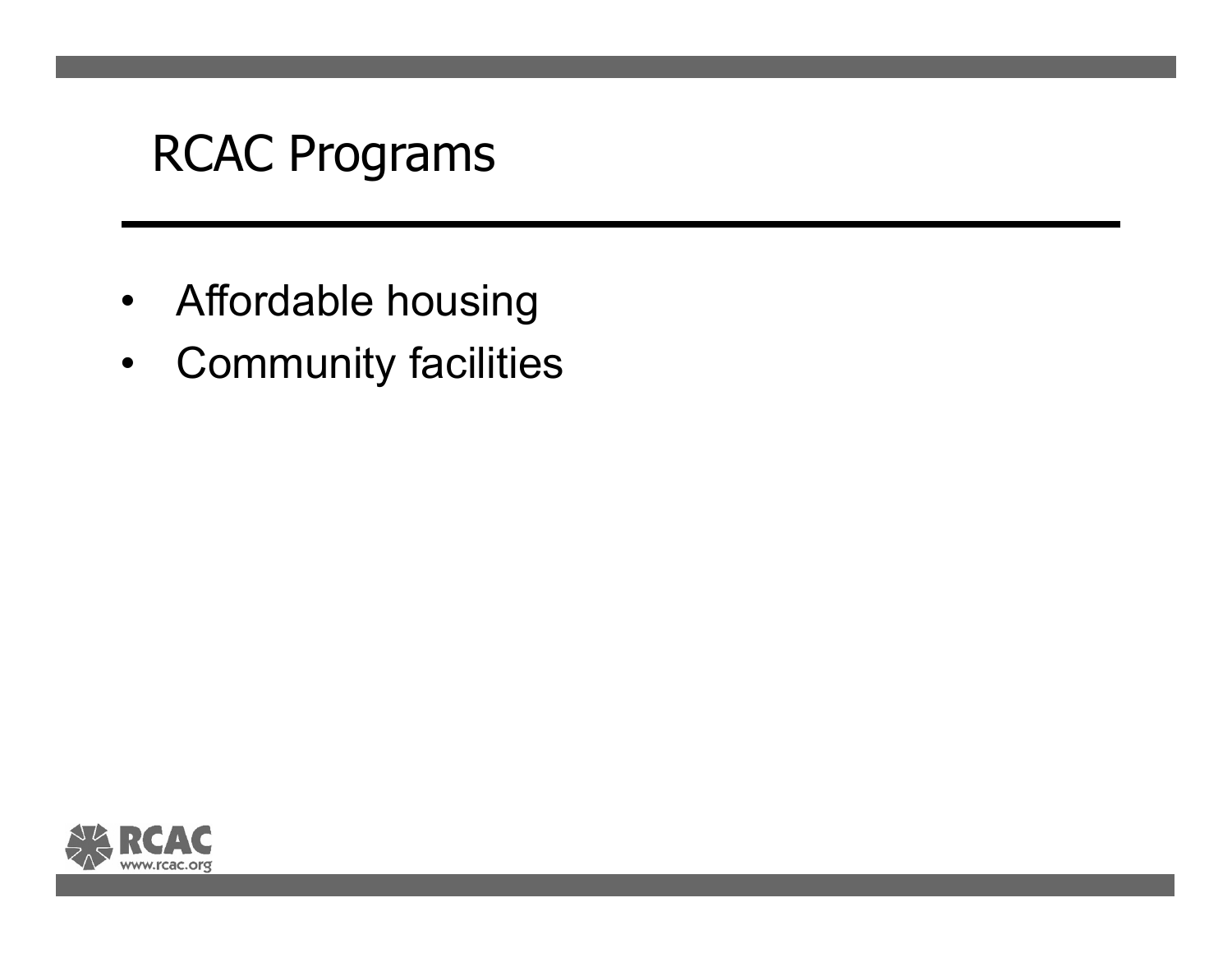- Affordable housing
- $\bullet$ Community facilities
- Water and wastewater infrastructure financing (Loan Fund)

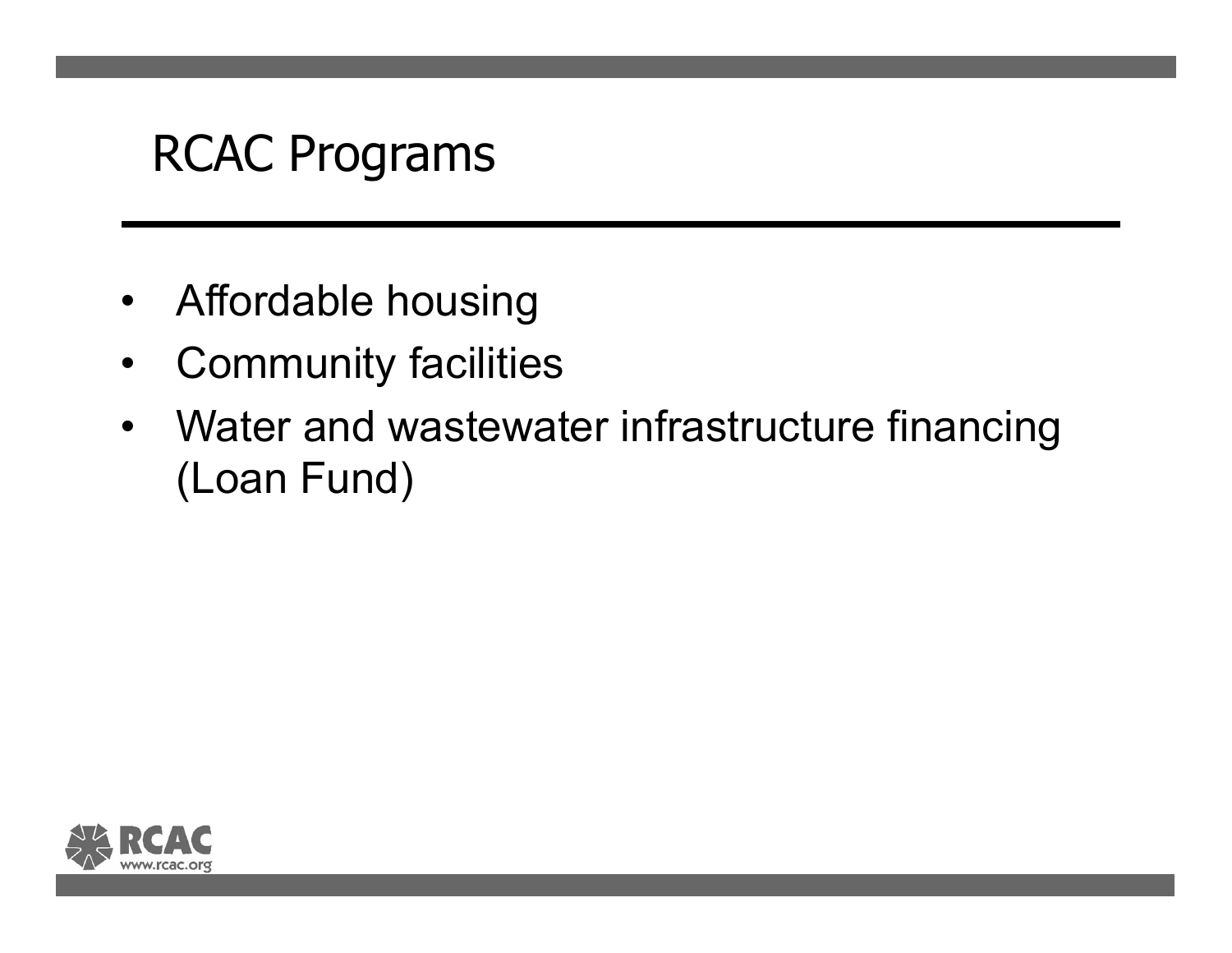- Affordable housing
- $\bullet$ Community facilities
- Water and wastewater infrastructure financing (Loan Fund)
- Classroom and online training

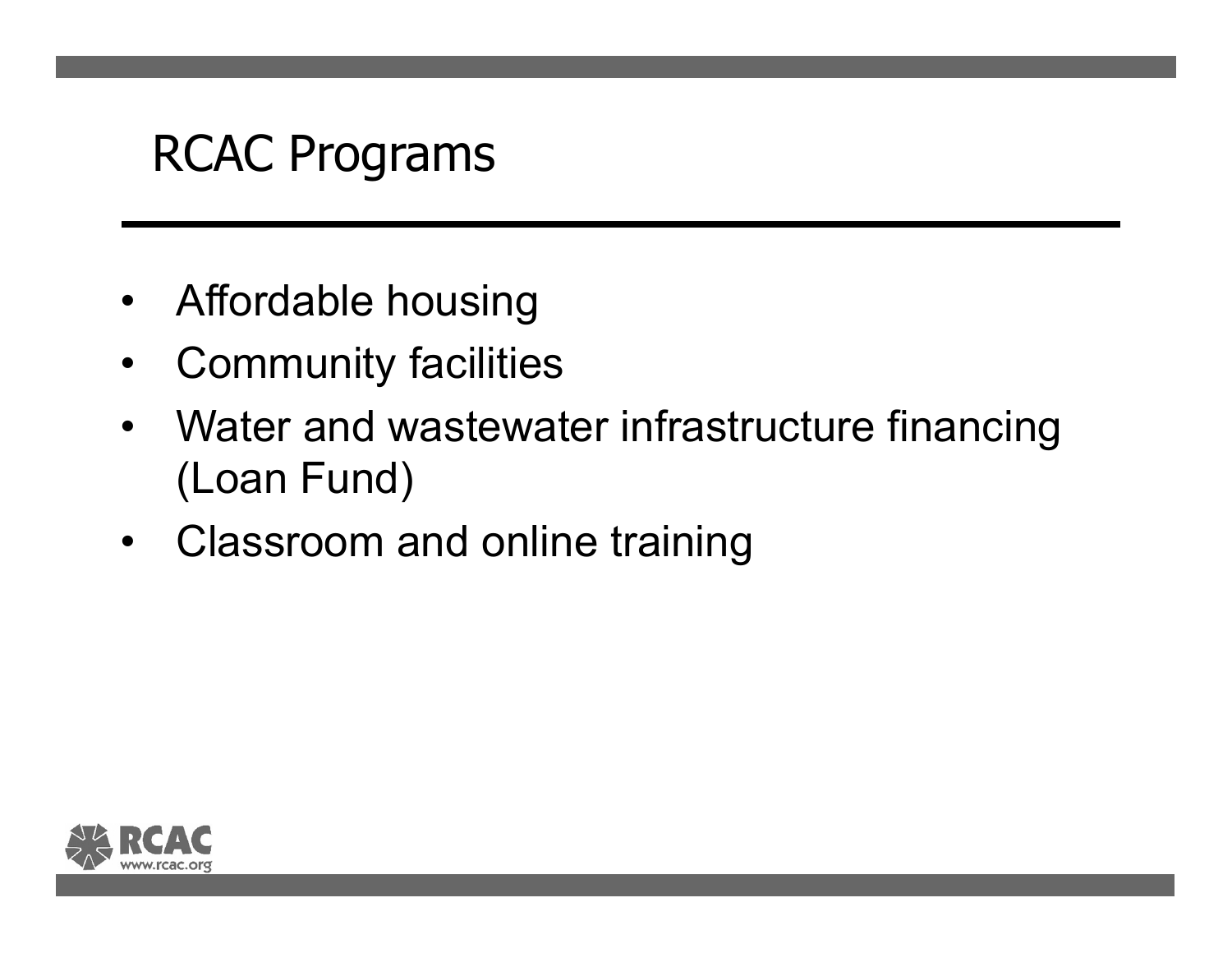- Affordable housing
- $\bullet$ Community facilities
- Water and wastewater infrastructure financing (Loan Fund)
- Classroom and online training
- On-site technical assistance

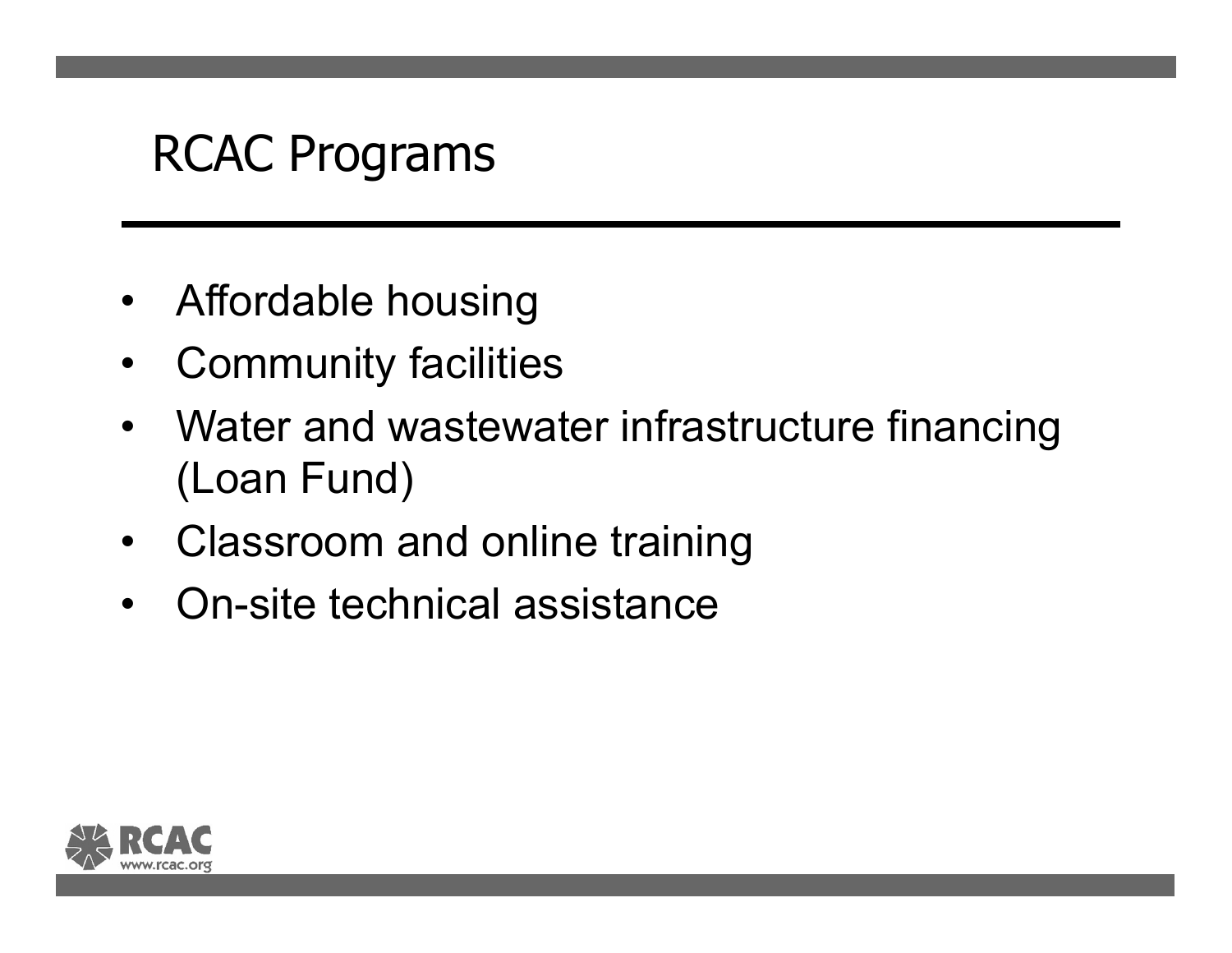- Affordable housing
- •Community facilities
- Water and wastewater infrastructure financing (Loan Fund)
- Classroom and online training
- On-site technical assistance
- $\bullet$ Median Household Income (MHI) surveys

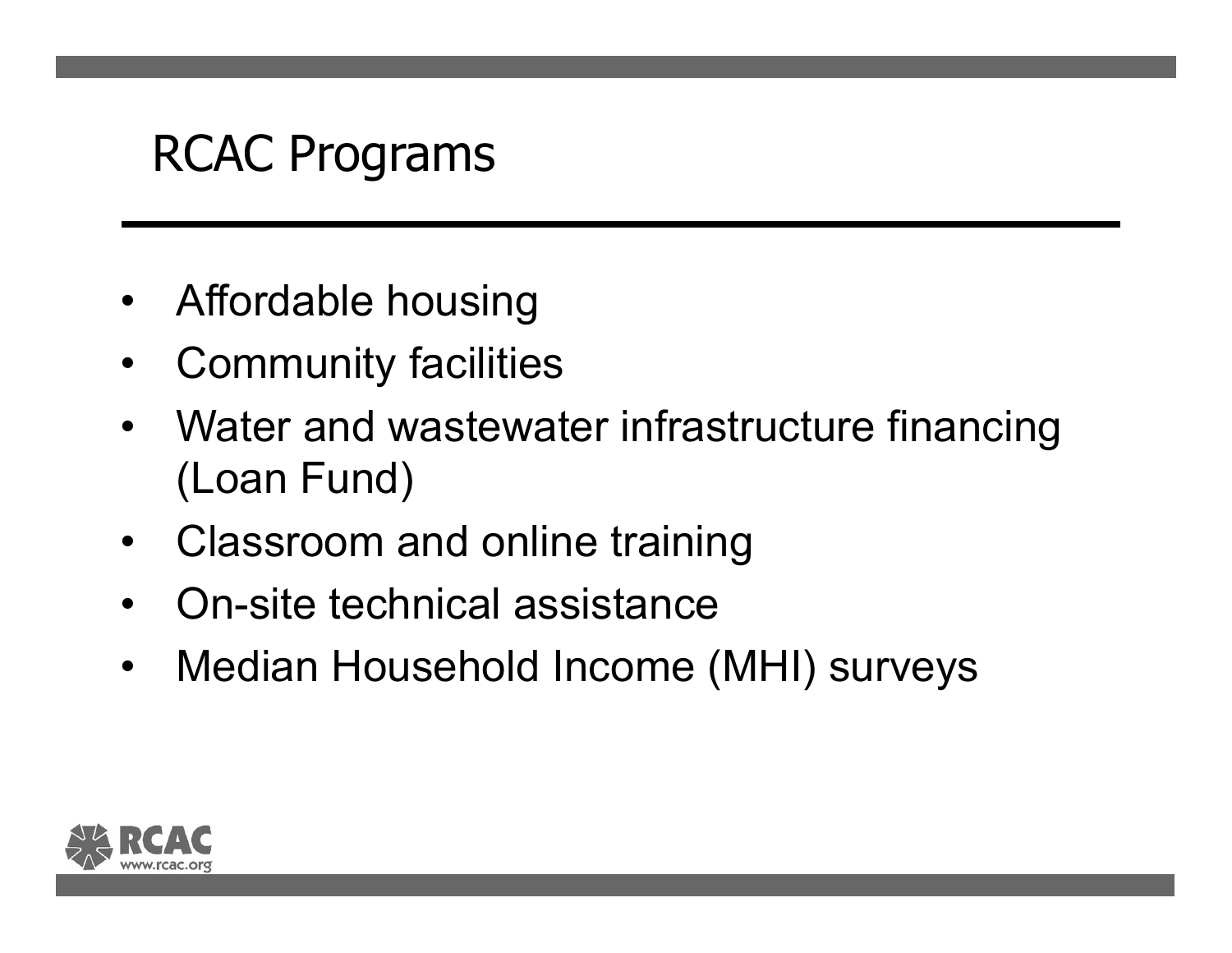- Affordable housing
- •Community facilities
- Water and wastewater infrastructure financing (Loan Fund)
- Classroom and online training
- •On-site technical assistance
- $\bullet$ Median Household Income (MHI) surveys
- Rate Studies